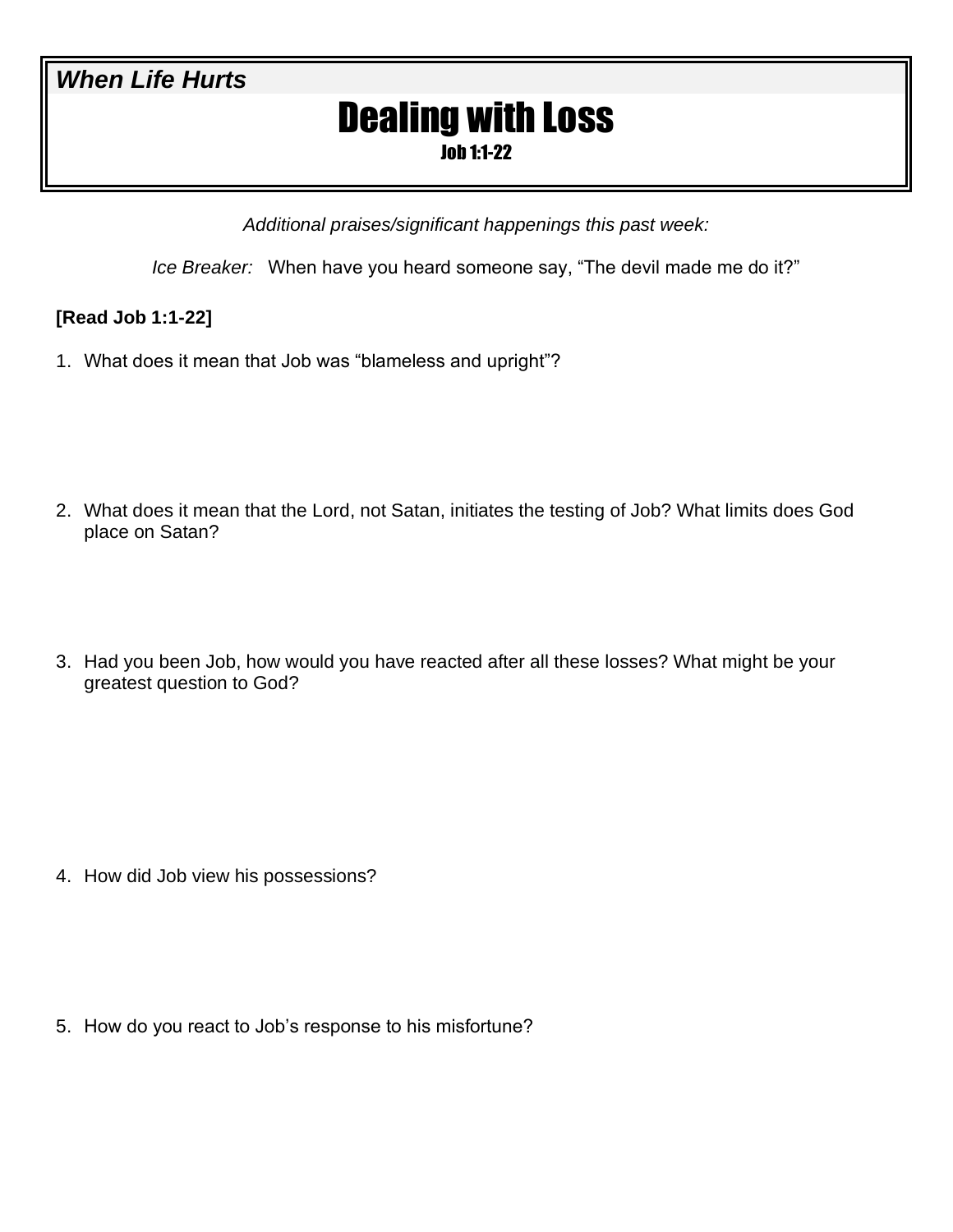6. In what ways can you identify with Job's losses? How did that challenge your faith?

7. What in Job's response strikes you as most extraordinary? How would you have responded to similar circumstances?

8. How is Job's temptation like and unlike Jesus' temptation?

### **Wrap up:**

Job loved God more than \_\_\_\_\_\_\_\_\_\_\_\_. After all his losses, as difficult as it may have been, he responded by worshipping God.

What can you praise God for right now? How can you worship Him in your present circumstances?

### **Prayer:**

• Ministry to one another through prayer

# **LIFE Groups**

|  | $E \rightarrow E$ vangelism…………………………………………………………………………………………… reaching others with the hope of Christ |
|--|--------------------------------------------------------------------------------------------------------|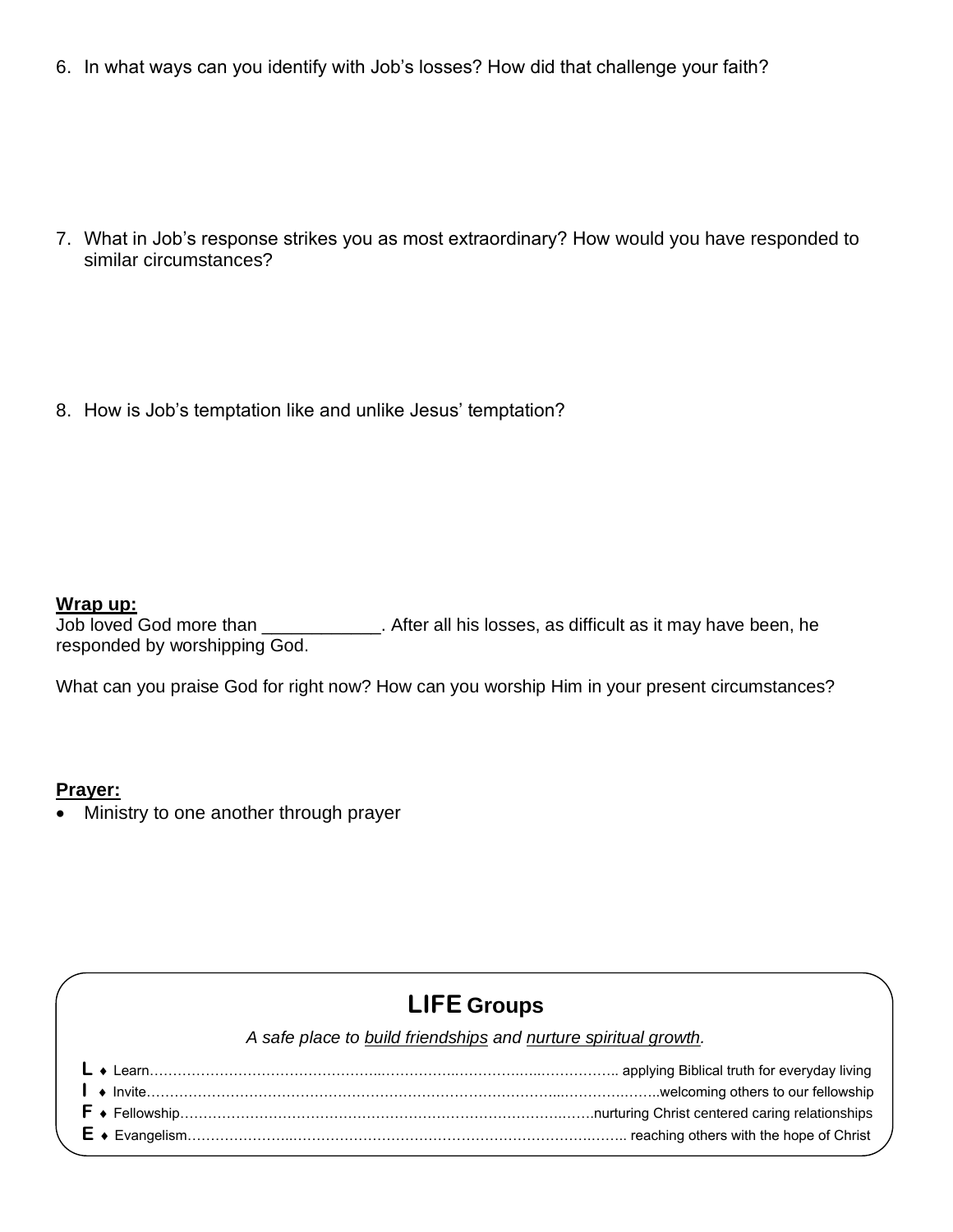# *When Life Hurts*

# The Spiritual Fruit of Trials

James 1:1-18

*Additional praises/significant happenings this past week:*

*Ice Breaker:* Share about a difficult test you took in school.

### **[Read James 1:1-18]**

1. Looking at vv.2-4, what should be a Christian's attitude when facing trials?

2. What are common natural responses we have when facing trials?

- 3. What spiritual 'fruit' can come from trials? (vs. 4) Can you think of other benefits arising from difficult circumstances?
- 4. How does a person receive "Wisdom"? Share a time when you recently prayed and received God's wisdom.

5. When asking God for guidance, what must we guard against? (v.6)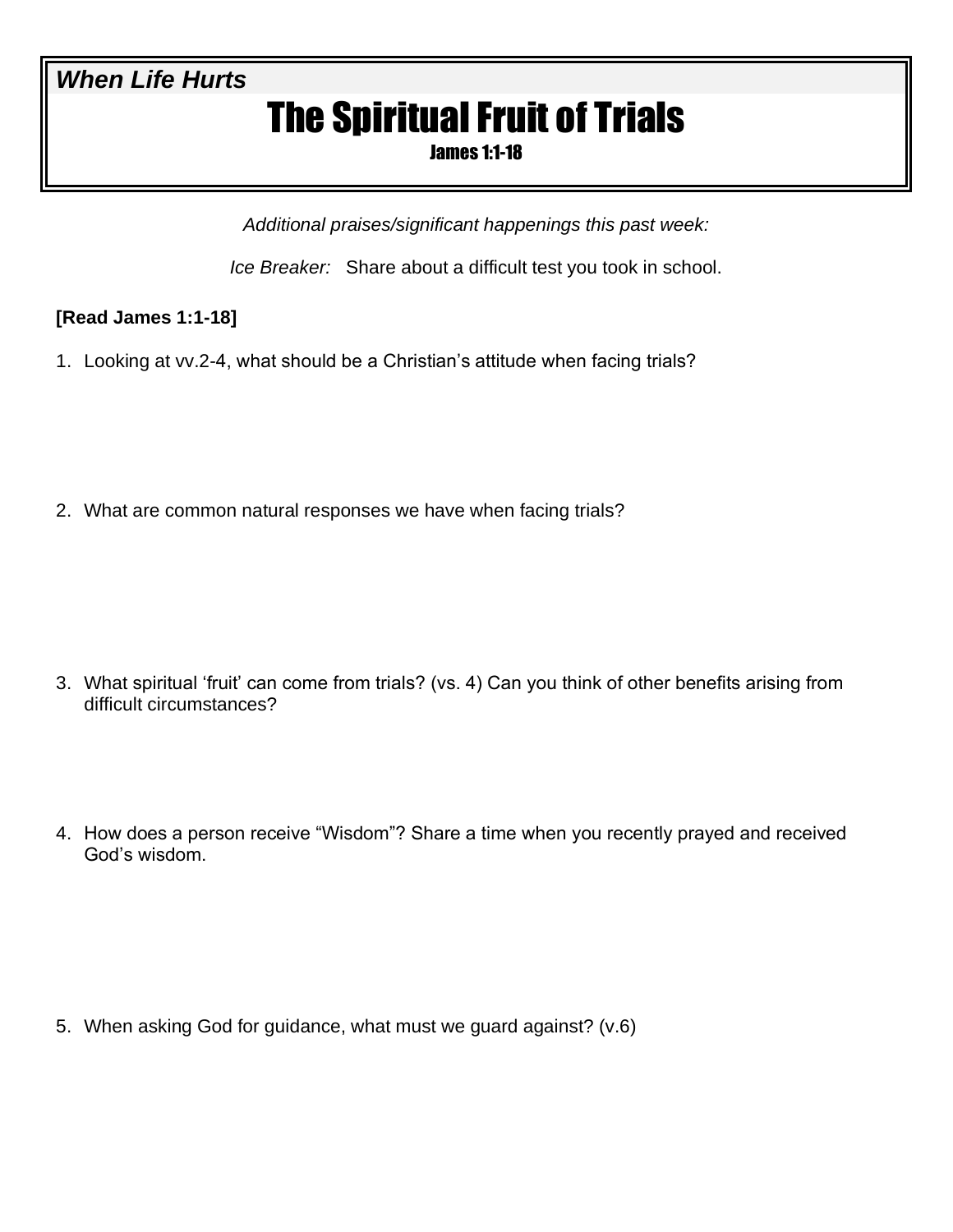6. Discuss how the promise of God, as stated in verse 12, can affect a person presently facing difficult times?

7. Where does temptation come from?

8. When have you been tempted by something that seemed "good and perfect" only to find out it was disappointing or harmful?

9. What good does God desire to come from temptations that come our way?

### **Wrap up:**

Any of you facing trials? How's your attitude? Anyone seeking God's wisdom for a circumstance?

### **Prayer:**

Ministry to one another through prayer

## **LIFE Groups**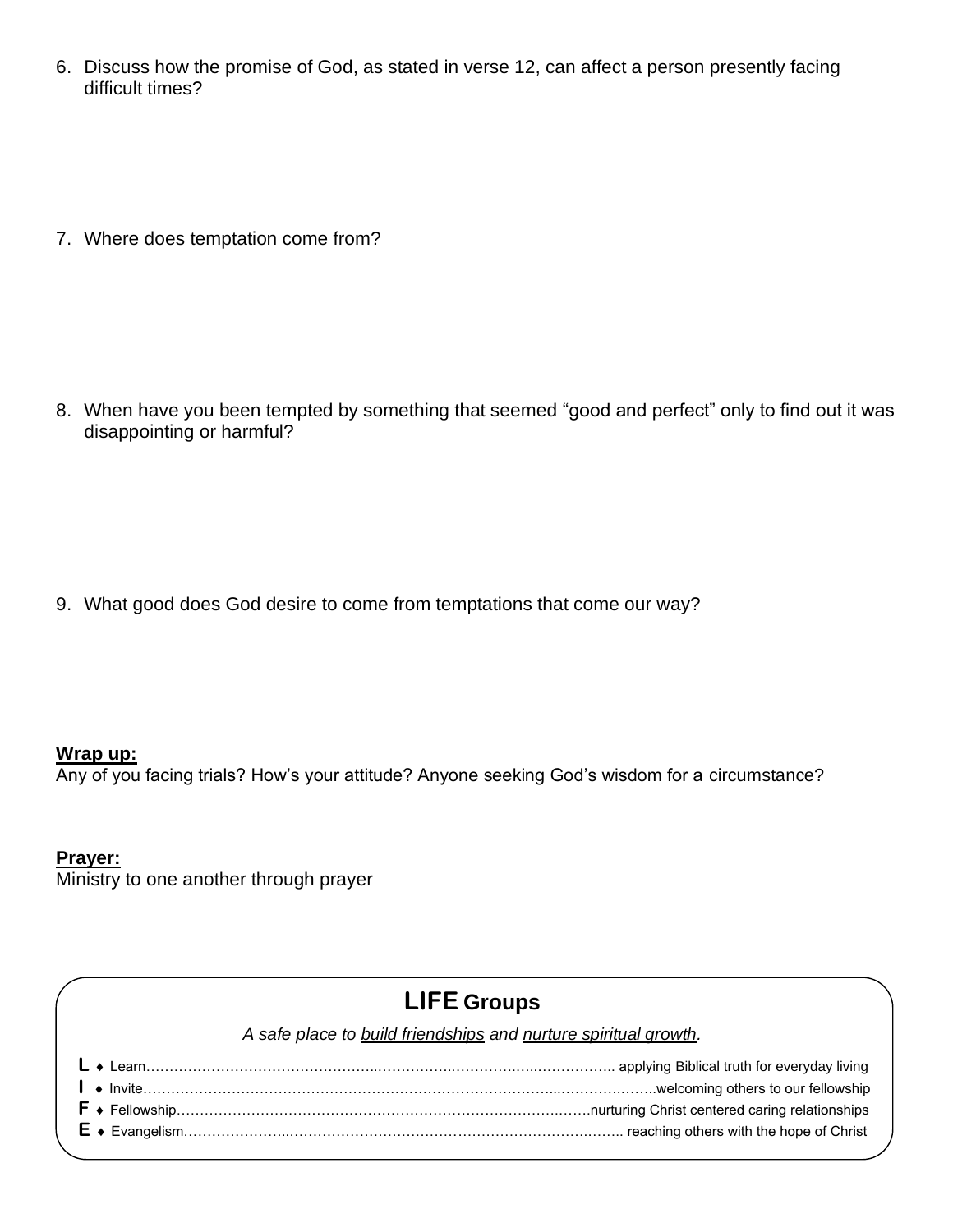# *When Life Hurts* God in the Midst of Brokenness

Romans 8:18-39

*Additional praises/significant happenings this past week:*

*Ice Breaker:* What's your least favorite thing about getting older?

### **[Read Romans 8:18-39]**

1. Talk about some present sufferings all of society is experiencing. And sufferings Christians are experiencing for their faith.

2. What might a world like ours be like if there were no more death and decay?

- 3. When have you felt a "groaning" in your spirit to see the final victory over sin and death?
- 4. What comfort do you get from knowing the Holy Spirit 'intercedes' on our behalf when we don't know how to pray? Share a time when you didn't know how to pray and the Holy Spirit comforted you.

5. What confidence does verse 28 give you when bad things happen?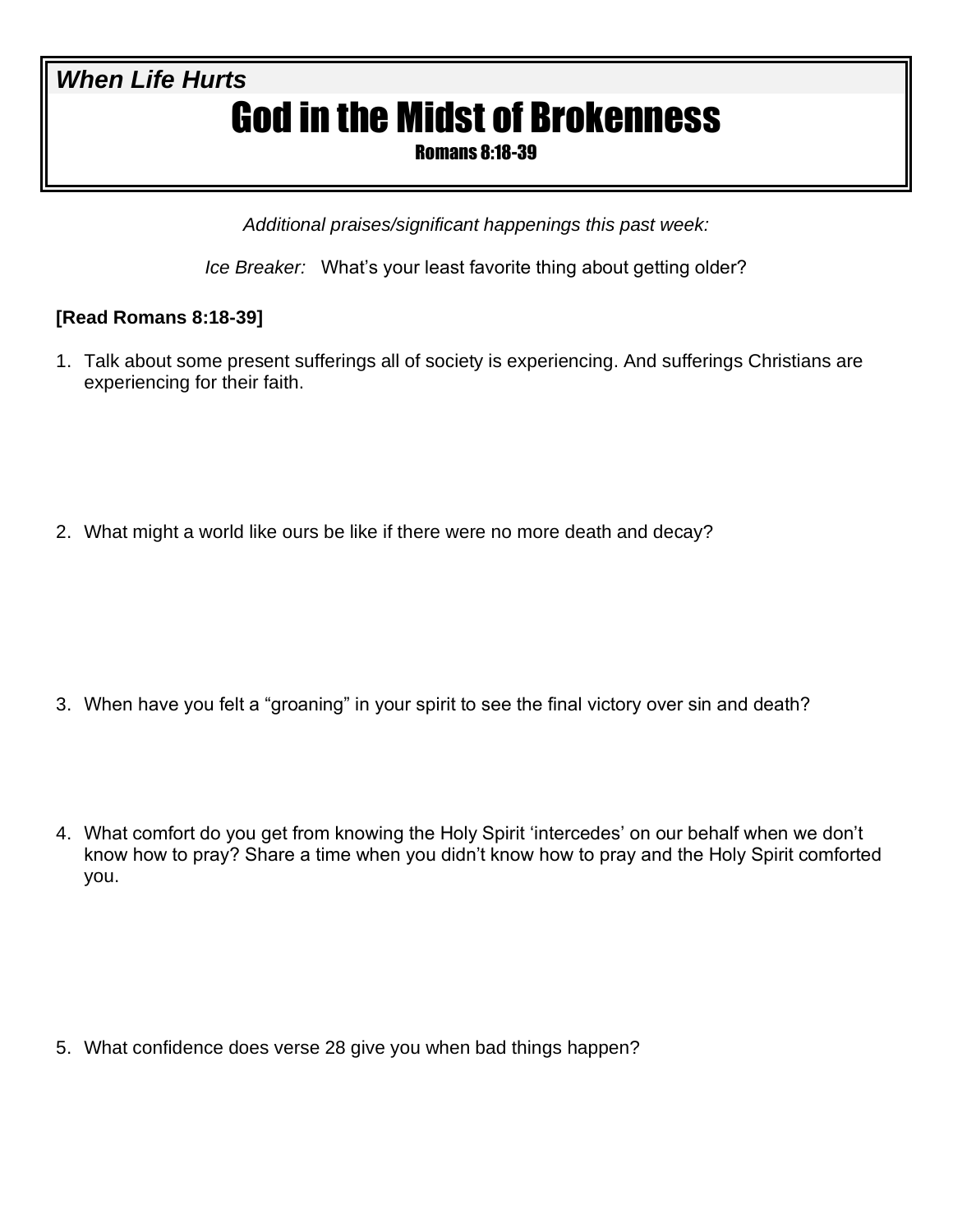6. What are 5 things God has already done for you that are listed in vv. 29-30?

7. What comfort can we take from the promises in vv. 31-38?

8. What was the closest you felt despair and loneliness of being separated from God?

9. What's the difference between the hope of a Christian and wishful thinking?

### **Wrap up:**

How can we pray God's comfort and hope for one another?

### **Prayer:**

Ministry to one another through prayer

## **LIFE Groups**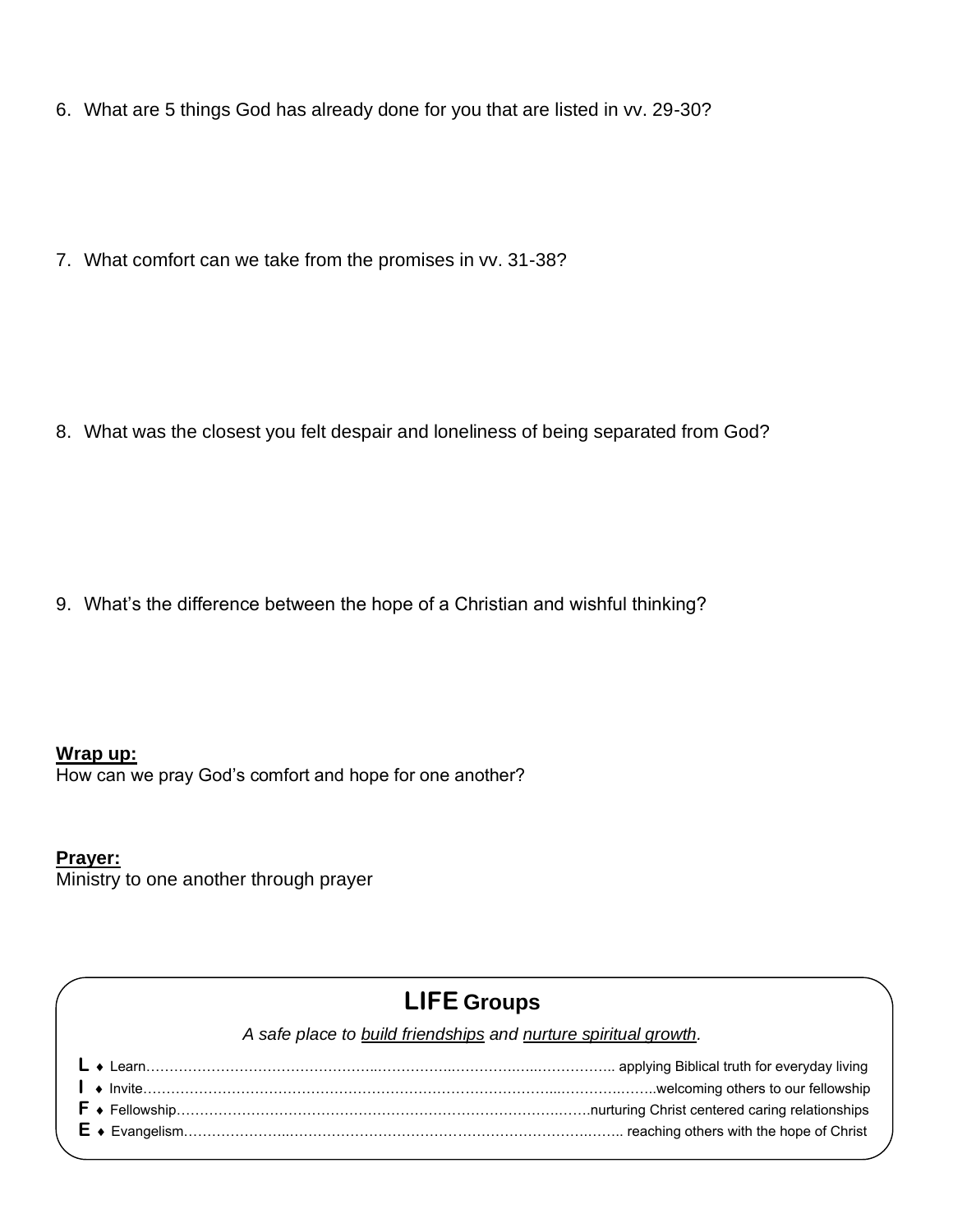## *When Life Hurts*

# Sharing God's Comfort

2 Cor. 1:1-11

*Additional praises/significant happenings this past week:*

*Ice Breaker:* Share a time you were sick as a child. What act of care did you most appreciate?

### **[Read 2 Cor. 1:1-11] Paul's difficulties led him to depend all the more on God.**

1. How is God described…what attributes are mentioned here?

2. By whom have you seen these attributes of God played out in your family or friendships?

3. What is Paul facing that would cause him to despair even of life? (7:5-7)

4. What's the relationship between God's ability to comfort us and our ability to comfort others? (v.5)